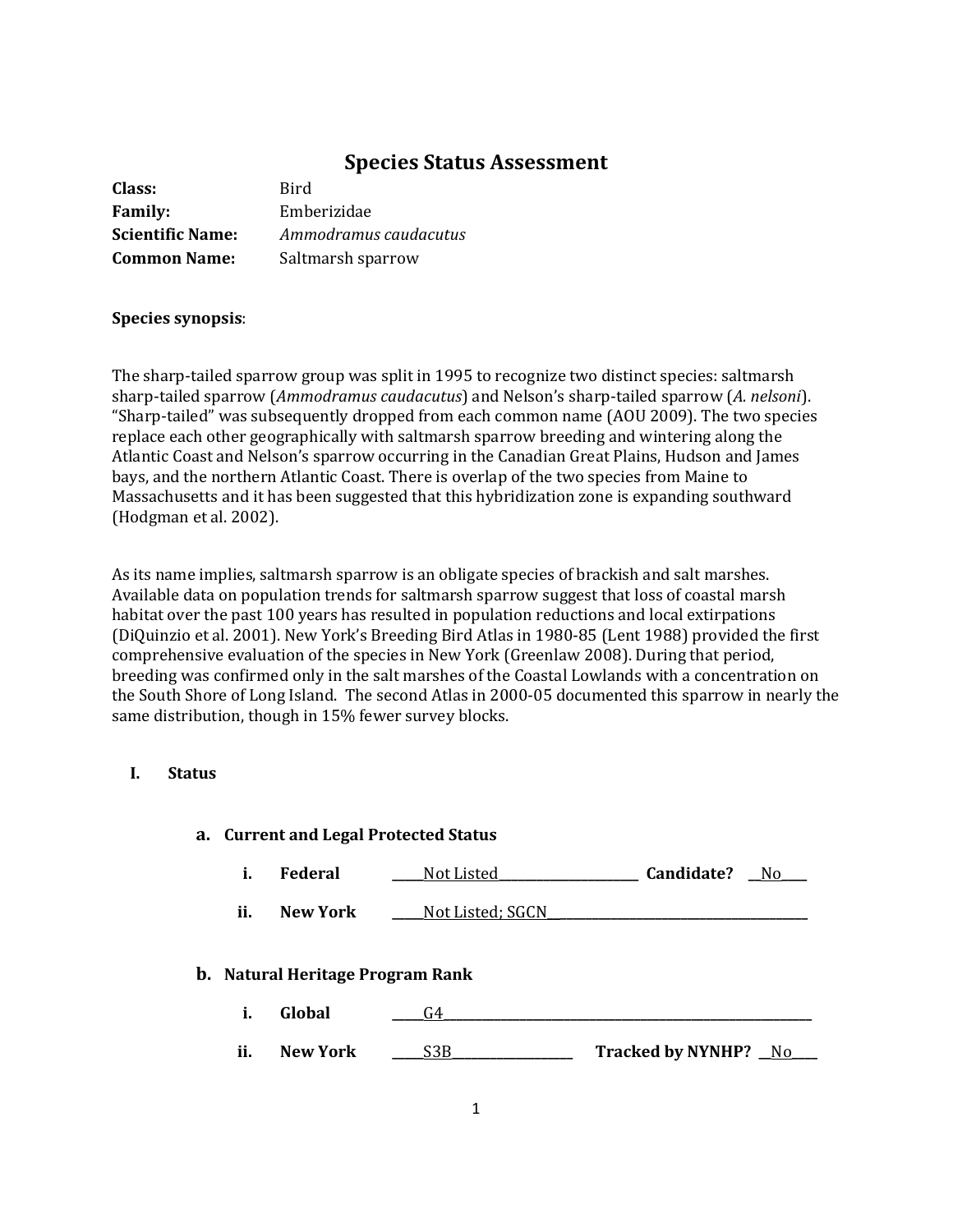## **Other Rank:**

NYNHP – Watch List Audubon - WatchList Partners in Flight – Tier I (In need of immediate action) IUCN – Vulnerable USFWS – Species of Conservation Concern New Hampshire – Special Concern, SGCN Species of Northeast Regional Conservation Concern (Therres 1999)

## **Status Discussion:**

The global population of saltmarsh sparrow exists in tidal habitats extending narrowly along the Atlantic Coast from Maine to Virginia; it is estimated that half of the population breeds in southern New England (Dettmers and Rosenberg 2000). The global population is estimated at 250,000 birds.

In New York, saltmarsh sparrow is a common to abundant localized breeder, restricted to Long Island. It is present on Long Island during the winter as well, though it becomes less common.

# **II. Abundance and Distribution Trends**

## **a. North America**

**i. Abundance \_\_X\_\_ declining \_\_\_\_\_increasing \_\_\_\_\_stable \_\_\_\_\_ unknown ii. Distribution: \_\_X\_\_ declining \_\_\_\_\_increasing \_\_\_\_\_stable \_\_\_\_\_ unknown**

**Time frame considered: \_\_\_\_\_\_\_**1995 to present**\_\_\_\_\_\_\_\_\_\_\_\_\_\_\_\_\_\_\_\_\_\_\_\_\_\_\_\_\_\_\_\_**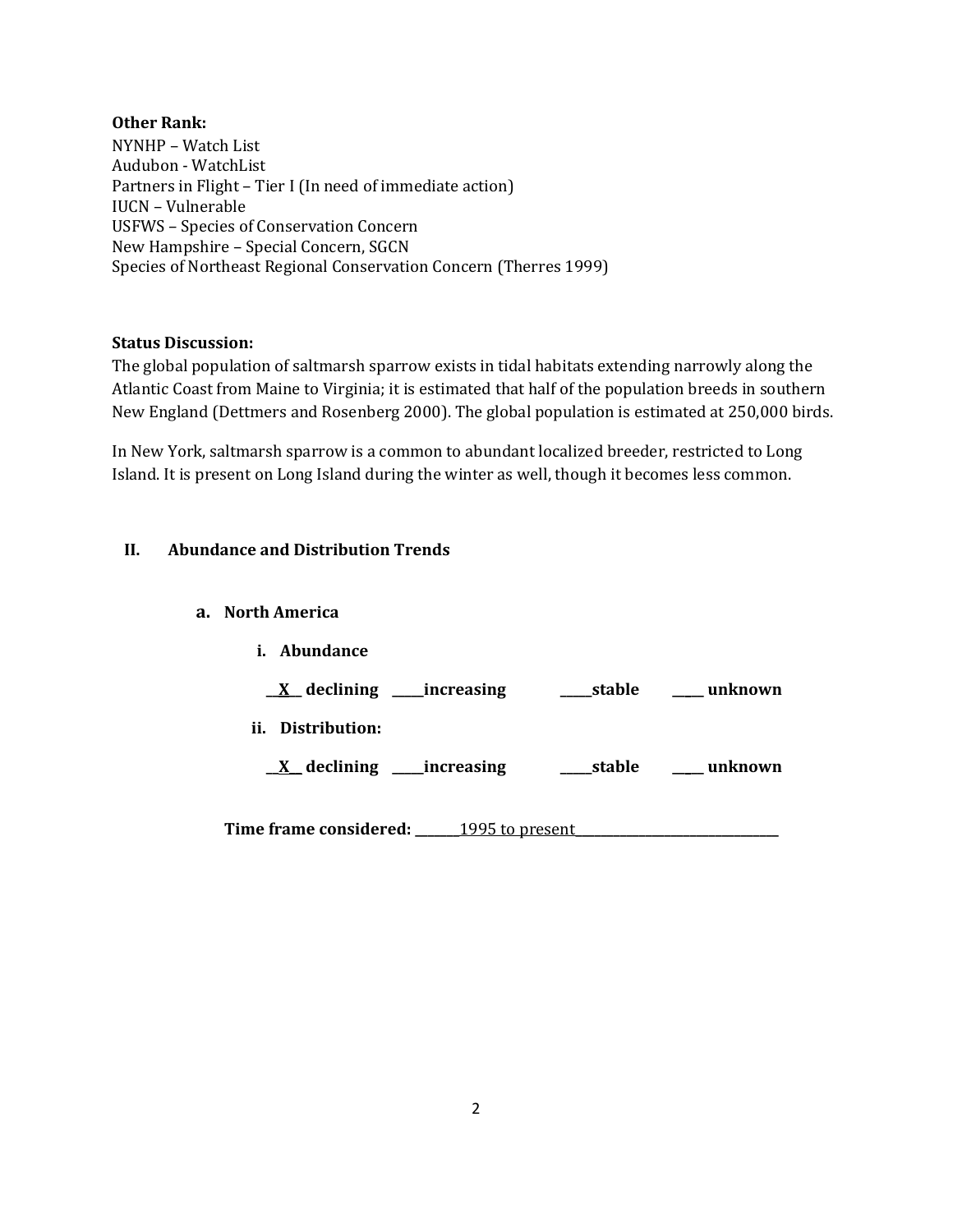- **b. Regional** 
	- **i. Abundance**

| $X$ declining ______ increasing        |           | stable | unknown |
|----------------------------------------|-----------|--------|---------|
| Distribution:<br>Ħ.                    |           |        |         |
| $X$ declining ______ increasing        |           | stable | unknown |
| <b>Regional Unit Considered:</b>       | Northeast |        |         |
| Time Frame Considered: 1995 to present |           |        |         |
|                                        |           |        |         |

**c. Adjacent States and Provinces**

| <b>CONNECTICUT</b>                                             |  |  |  |
|----------------------------------------------------------------|--|--|--|
| i. Abundance                                                   |  |  |  |
| <u>X</u> declining ____increasing _______stable ______ unknown |  |  |  |
| ii. Distribution:                                              |  |  |  |
|                                                                |  |  |  |
| Time frame considered: 2000-2010                               |  |  |  |
|                                                                |  |  |  |
| MASSACHUSETTS Not Present _________ No data ______             |  |  |  |
| i. Abundance                                                   |  |  |  |
|                                                                |  |  |  |
| ii. Distribution:                                              |  |  |  |
| ___ declining X_increasing _______stable ______ unknown        |  |  |  |
| Time frame considered: 1974-79 to 2007-11                      |  |  |  |
|                                                                |  |  |  |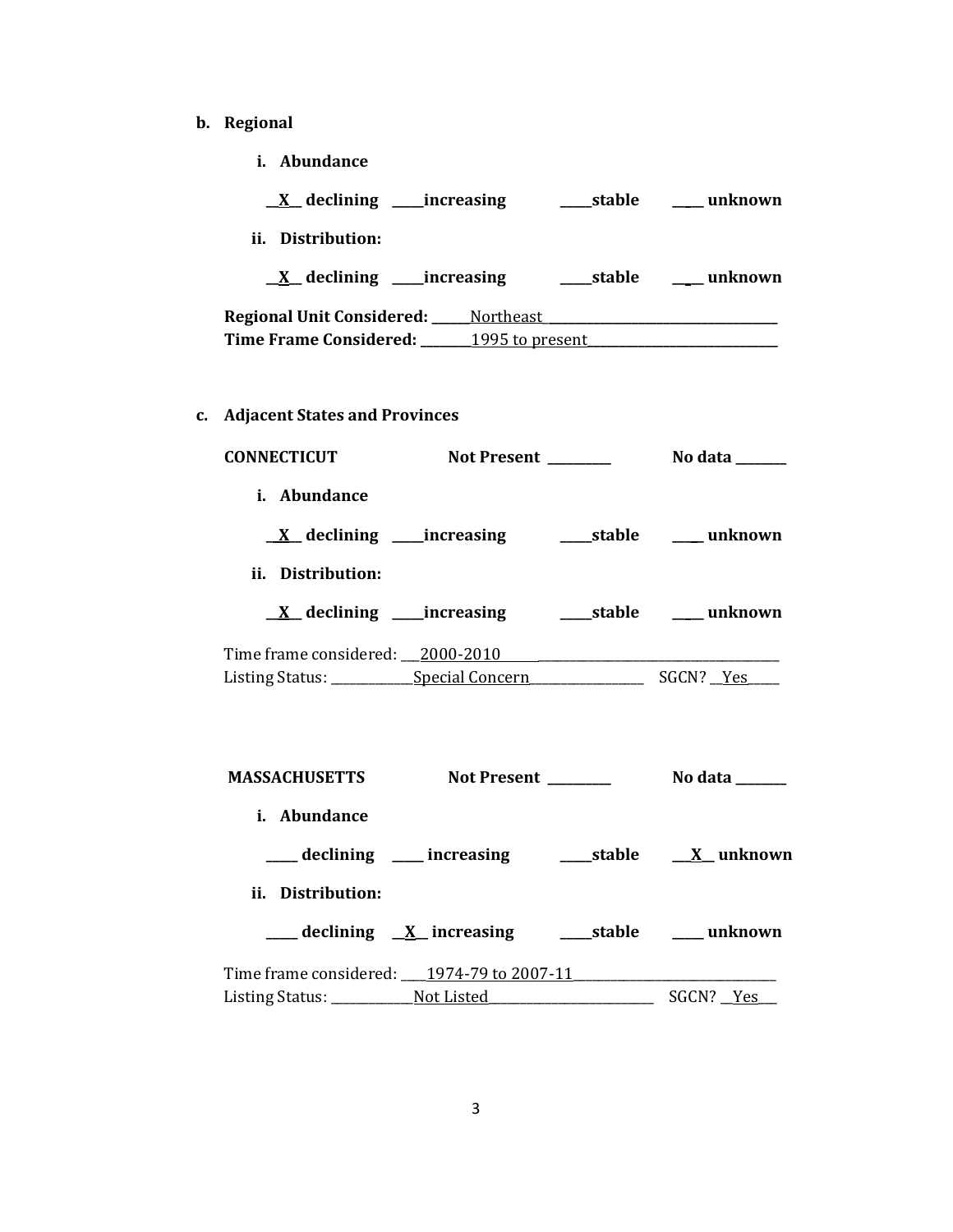| <b>NEW JERSEY</b>   |                                                             |  |                                 |
|---------------------|-------------------------------------------------------------|--|---------------------------------|
| i. Abundance        |                                                             |  |                                 |
|                     |                                                             |  |                                 |
| ii. Distribution:   |                                                             |  |                                 |
|                     |                                                             |  |                                 |
|                     |                                                             |  |                                 |
|                     |                                                             |  |                                 |
| <b>ONTARIO</b>      | Not Present $X$                                             |  | No data $\_\_\_\_\_\_\_\_\_\_\$ |
| <b>PENNSYLVANIA</b> | Not Present $X$                                             |  | No data $\_\_\_\_\_\_\_\_\_\_\$ |
| <b>QUEBEC</b>       | Not Present $X$                                             |  | No data ______                  |
| <b>VERMONT</b>      | Not Present $X$                                             |  | No data ______                  |
|                     |                                                             |  |                                 |
| d. NEW YORK         |                                                             |  | No data $\_\_\_\_\_\_\_\_\_\_\$ |
| i. Abundance        |                                                             |  |                                 |
|                     | <u>X</u> declining ____increasing ______stable _____unknown |  |                                 |
| ii. Distribution:   |                                                             |  |                                 |
|                     | <u>X</u> declining ____increasing ______stable ____unknown  |  |                                 |
|                     |                                                             |  |                                 |

# **Monitoring in New York.**

The Saltmarsh Habitat and Avian Research Program (SHARP) monitors populations of tidal marsh birds and the health of tidal habitats in the New England and Mid-Atlantic states. Saltmarsh sparrow is one of the focus species being monitored at 89 sites on Long Island.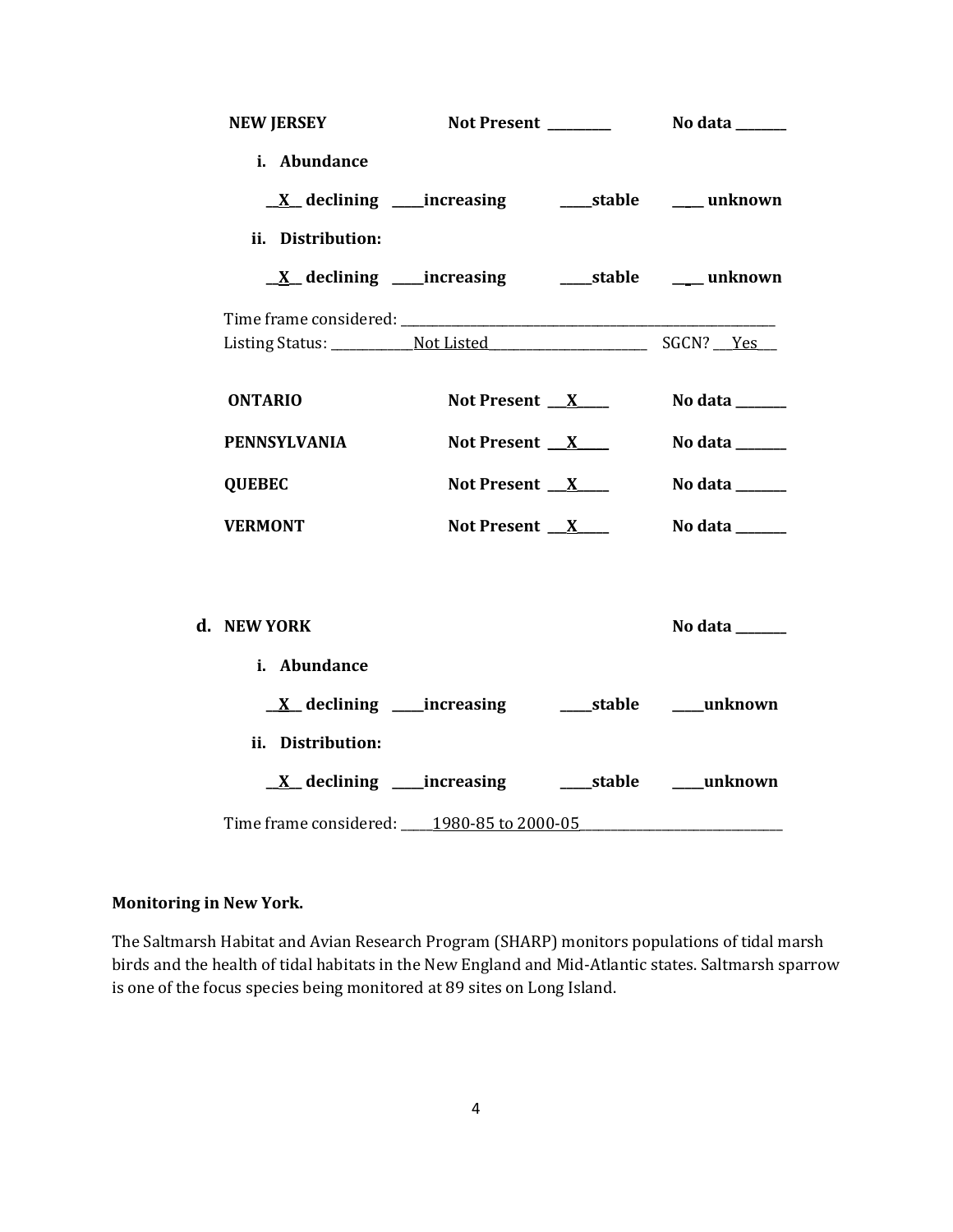A demographic study of this species is being conducted by a graduate student at State University of New York College of Environmental Science and Forestry (ESF) through a Memorandum of Understanding with DEC. This study replicates the demographic studies conducted by SHARP at four other sites along the Atlantic Coast. The goal of the study is to understand the potential for climate change and human development to affect salt marsh bird populations, with emphasis on the Saltmarsh Sparrow.

Additionally, Biodiversity Research Institute (BRI) has been conducting mercury exposure monitoring, food web and demographic studies of saltmarsh sparrows on Long Island, NY.

#### **Trends Discussion:**

Christmas Bird Count data from 1997 to 2005 record significant fluctuations in saltmarsh sparrow populations in the Northeast. Breeding Bird Survey data are too few to provide significant trends. Current and future population declines are based primarily on significant losses of saltmarsh habitat along the eastern coastline over the past 100 years and this bird's dependence upon that habitat.

Trend information for this species is unreliable because it is difficult to monitor; marsh habitat is often inaccessible and vocalizations are quiet. Also, because birds are not territorial and the sex ratio is uncertain, it is difficult to extrapolate population sizes from singing males (Greenlaw and Rising 1994). However, a decline of the species' critical habitat infers a population decline, and the literature indicates historically higher populations (Cruickshank 1942, Elliott 1962).



**Figure 1.** Distribution of saltmarsh sparrow in North America (NatureServe 2013).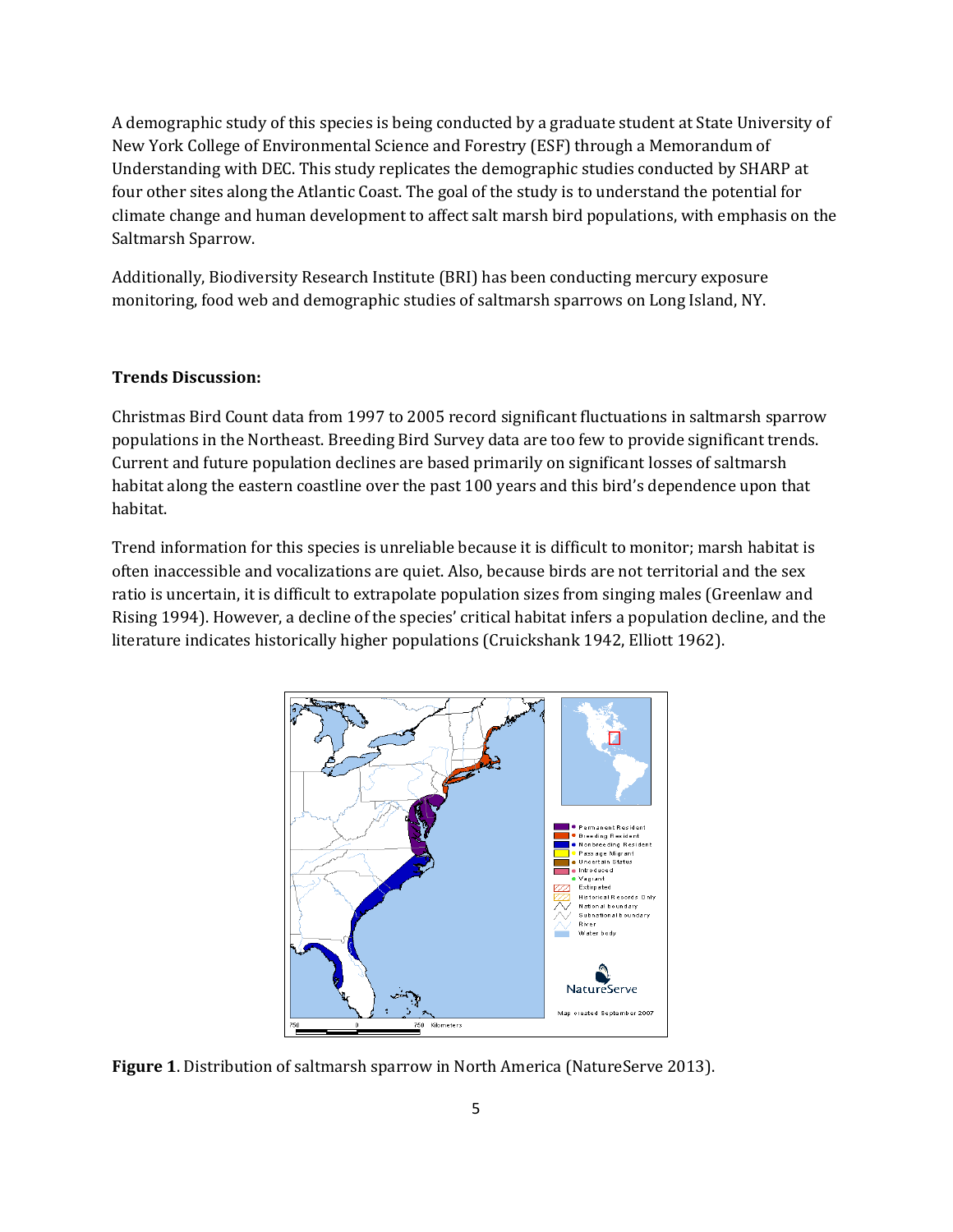

**Figure 2**. Saltmarsh sparrow occurrence in New York State during the second Breeding Bird Atlas (McGowan and Corwin 2008).



**Figure 3**. Change in saltmarsh sparrow occurrence in New York State between the first Breeding Bird Atlas and the second Breeding Bird Atlas (McGowan and Corwin 2008).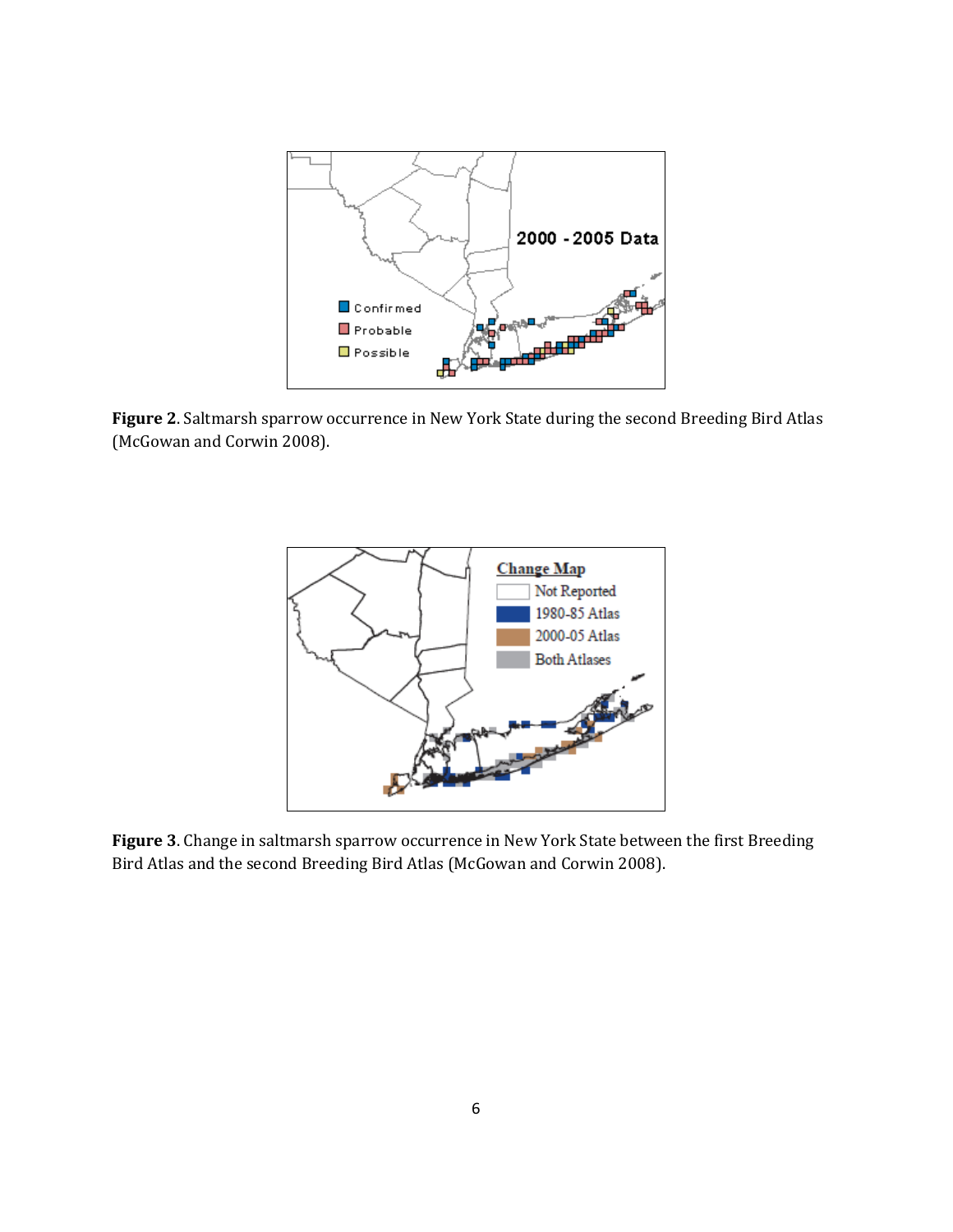

**Figure 4**. Conservation status of saltmarsh sparrow occurrence in North America (NatureServe 2012).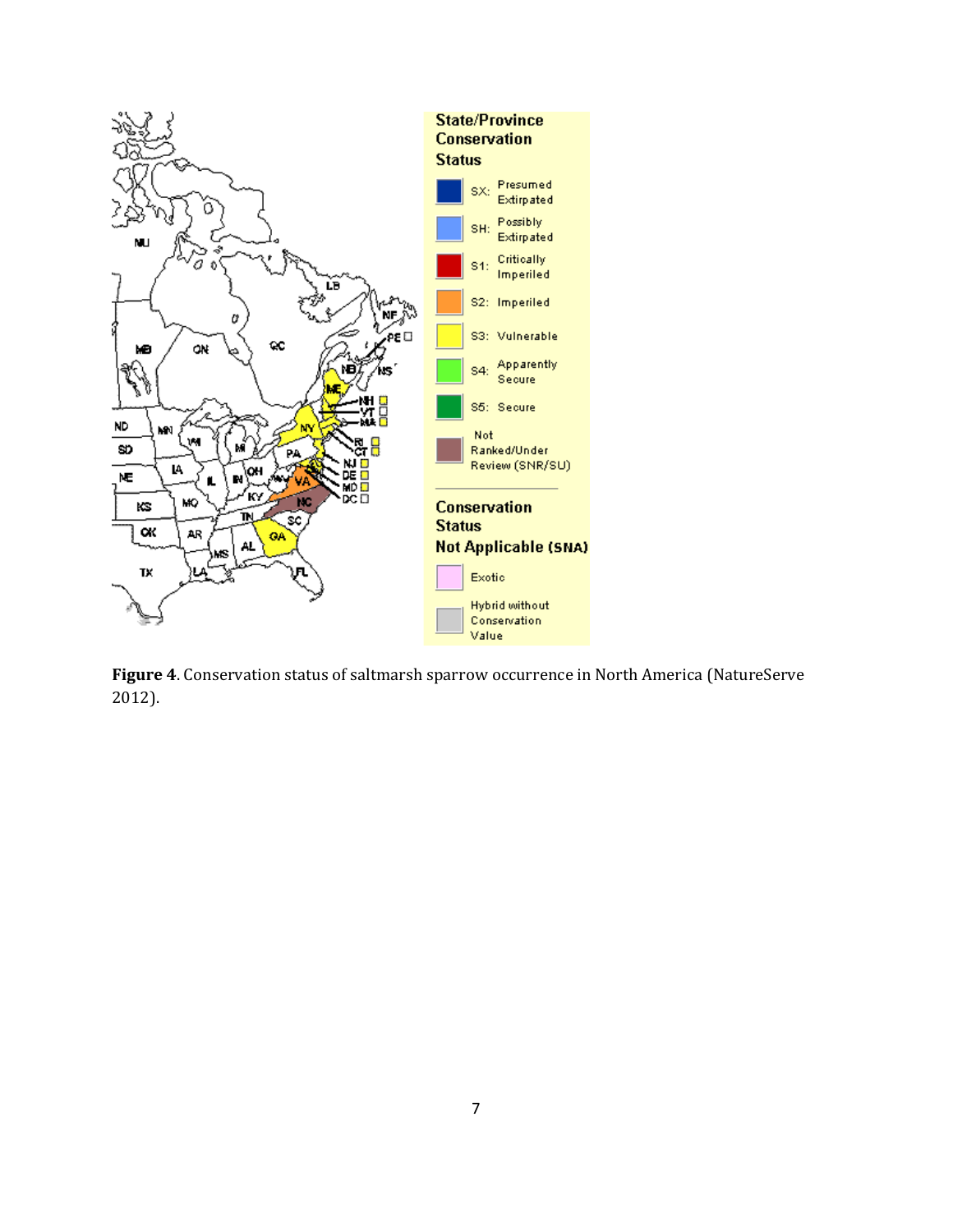#### **III. New York Rarity, if known:**

| <b>Historic</b> | # of Animals | # of Locations | % of State |
|-----------------|--------------|----------------|------------|
| prior to 1970   |              |                |            |
| prior to 1980   |              |                |            |
| prior to 1990   |              |                |            |

#### **Details of historic occurrence:**

Two notable historic sites are discussed in Lent (1988): a colony of more than 200 birds in a marsh adjacent to Jamaica Bay was lost when the marsh was filled to build the JFK International Airport (Elliot 1962); a colony at Piermont Marsh, "30 miles up the Hudson River from the Narrows" was apparently extirpated due to pollution around 1930 (Hill 1968).

The first Breeding Bird Atlas (1980-85) documented occupancy in 72 survey blocks statewide. Breeding was confirmed in 53% of the blocks. Prior to the first Breeding Bird Atlas, this sparrow was found on Staten Island and inland at Piermont Marsh. During the Atlas period, however, it was found only on Long Island, primarily along the South Shore.

| Current | # of Animals | # of Locations | % of State |
|---------|--------------|----------------|------------|
|         |              |                | 10/2       |

## **Details of current occurrence:**

The second Breeding Bird Atlas (2000-05) documented occupancy in 61 survey blocks statewide. Breeding was confirmed in 49% of the blocks. The statewide occupancy changed by 15% but this sparrow's modern range in New York as documented by the first Atlas remained the same. The exception is the return of nesting on Staten Island, where the species was apparently absent for 30 years (Schiff and Wollin 1992).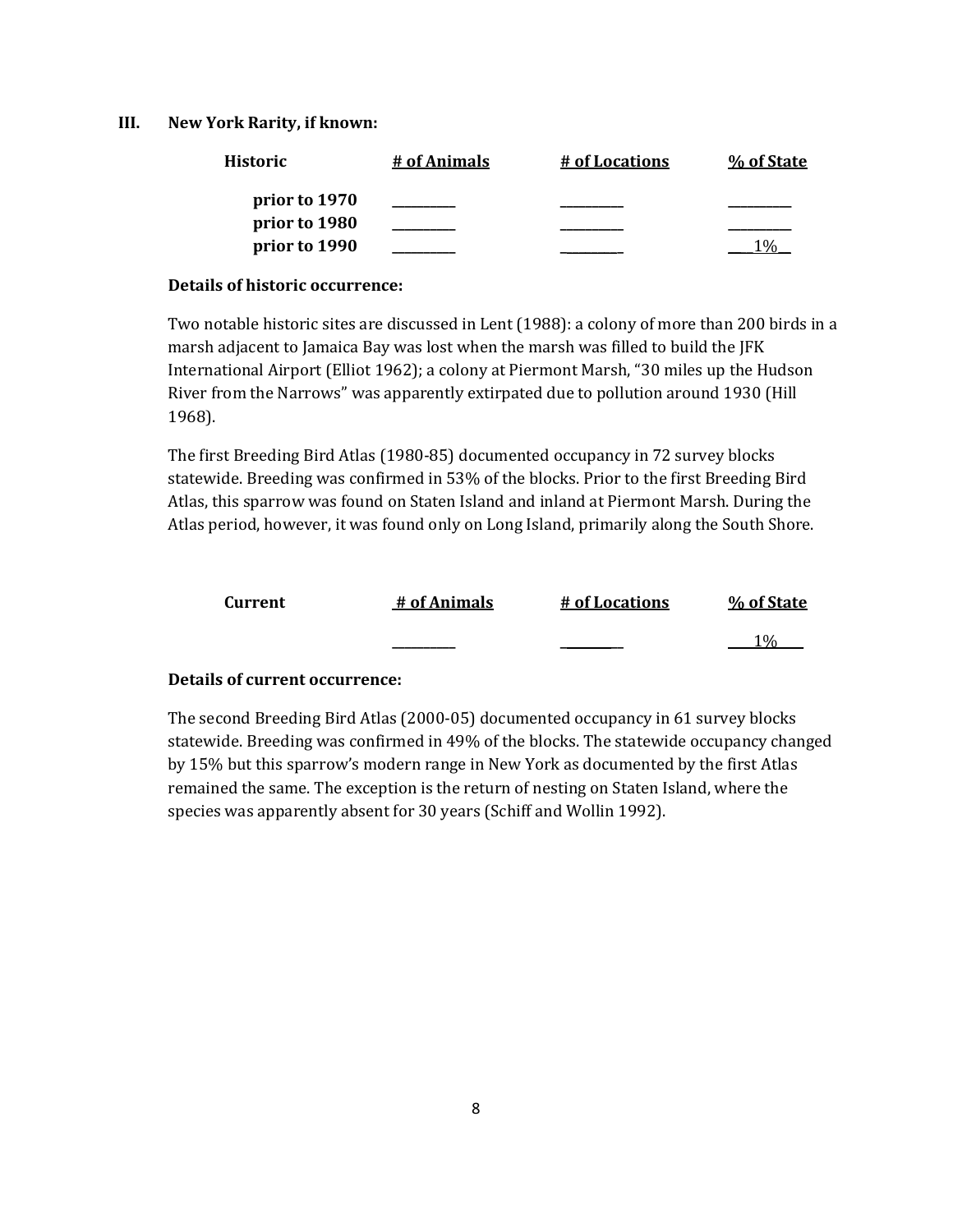#### **New York's Contribution to Species North American Range:**

| % of NA Range in New York | <b>Classification of New York Range</b> |
|---------------------------|-----------------------------------------|
| $X = 0.5\%$               | $X$ Core                                |
| $6 - 10\%$                | Peripheral                              |
| $\_11 - 25\%$             | Disjunct                                |
| $26 - 50\%$               | Distance to core population:            |
| $\sim$ >50%               |                                         |

## **IV. Primary Habitat or Community Type:**

- 1. Estuarine, Brackish Intertidal, Tidal Wetland, High Marsh
- 2. Estuarine Intertidal, Brackish Meadow
- 3. Estuarine Intertidal, Salt Shrub

## **Habitat or Community Type Trend in New York:**

| $X$ Declining                                     | <b>Stable</b> | Increasing | Unknown |
|---------------------------------------------------|---------------|------------|---------|
| Time frame of decline/increase: ___Last 75+ years |               |            |         |
| <b>Habitat Specialist?</b>                        |               | X Yes      | No      |
| <b>Indicator Species?</b>                         |               | X Yes      | No.     |

## **Habitat Discussion:**

The saltmarsh sparrow nests exclusively in estuarine emergent wetlands. In the Northeast the saltmarsh sparrow is found in salt marsh/meadows from just below to well above the mean high water level (Pierson et al. 1996). Successful nesting may be limited to areas above spring high tides, although nesting and fledging may be accomplished between spring tide events (Hill 1968).

In New York, this sparrow occurs in high salt marsh characterized by salt-meadow grass and spikegrass (see Lent 1988). Saltmarsh sparrows appear to be area-sensitive and are therefore unlikely to use small marshes (Benoit and Askins 2002). Elliot (1953) suggested that marshes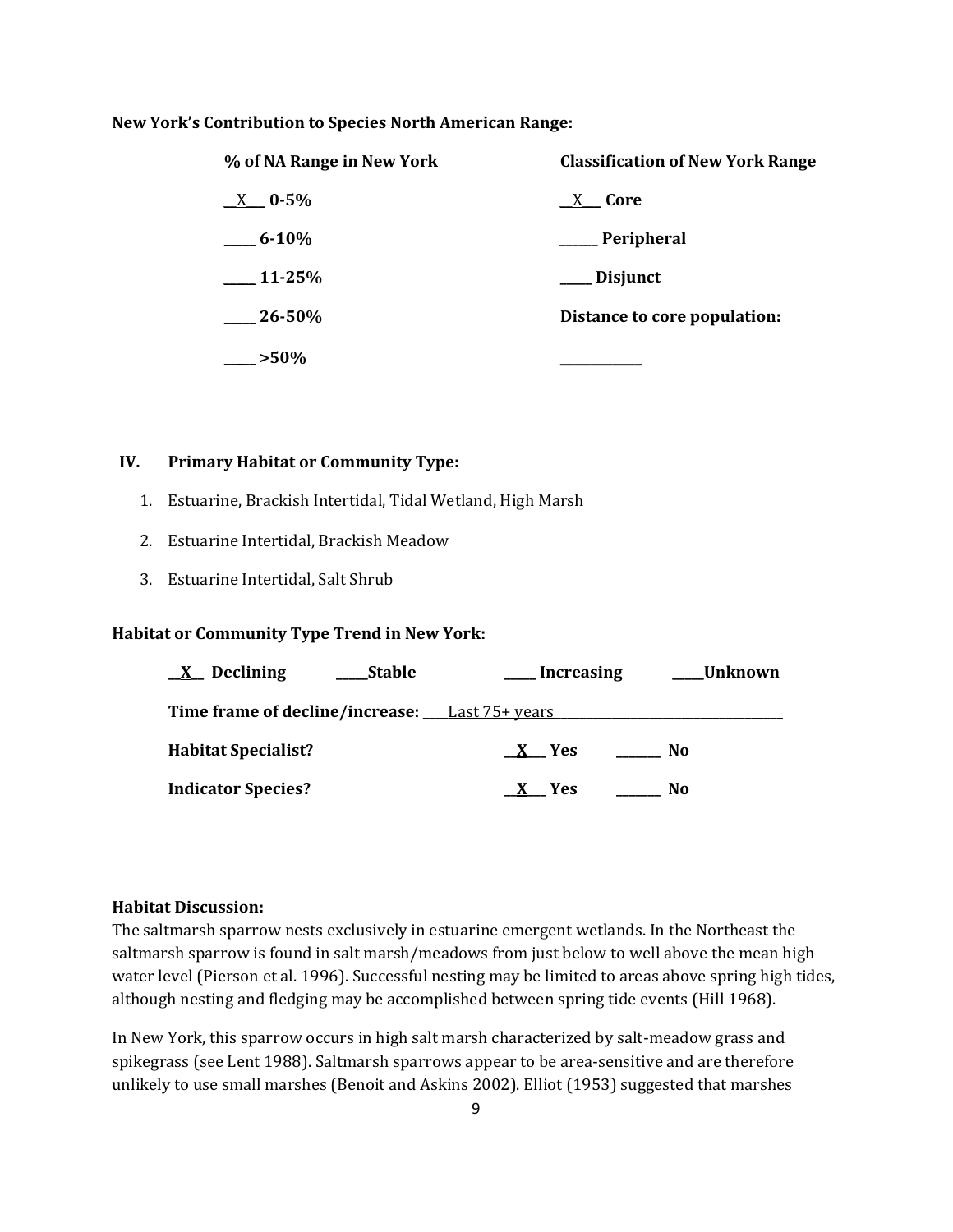smaller than 0.4 to 0.8 ha are avoided although examples of sparrows using these small marshes do exist (e.g., Four Sparrow Marsh, New York City Parks, Brooklyn, NY). This may be due to the species' avoidance of marshes with high surrounding urban land cover (>50%), an increasing problem in the continually growing populace of Long Island (Kocek and Cohen 2013).

#### **4. New York Species Demographics and Life History**

**\_\_X\_\_ Breeder in New York**

**\_\_X\_\_ Summer Resident**

**\_\_X\_\_ Winter Resident**

**\_\_\_\_\_ Anadromous**

**\_\_\_\_\_ Non-breeder in New York**

- **\_\_\_\_\_ Summer Resident**
- **\_\_\_\_\_ Winter Resident**

**\_\_\_\_\_ Catadromous**

**\_\_\_\_\_ Migratory only**

**\_\_\_\_\_Unknown**

#### **Species Demographics and Life History Discussion:**

Much of the life history information available is for "sharp-tailed sparrow" or "saltmarsh sparrow" and does not distinguish between Nelson's sparrow and saltmarsh sparrow. However, work done by Post and Greenlaw (1982) provides information specific to New York's sharp-tailed sparrows, which are certainly *A. caudacutus*.

From Greenlaw and Rising (1994): Saltmarsh sparrows are nonterritorial and promiscuous. Both males and females breed at one year of age. Few data are available on annual or lifetime reproductive success. Females averaged 1.0 successful nests each year. Height of nests relative to spring high tides (especially new-moon peak tides) and timing of nest-starts in relation to spring tides significantly influenced nest success. The most successful nests were renestings that followed a spring new-moon high tide, which devastated earlier nests. In New York, mean nesting success was 46.9%. Corrected for exposure, the probability that a nest survived and produced fledglings in New York varied from 0.144 to 0.469 during 4-yr study period (Post and Greenlaw 1982). A recent study by Kocek and Cohen (2013) has noted even lower corrected nest success in 2012-1013 at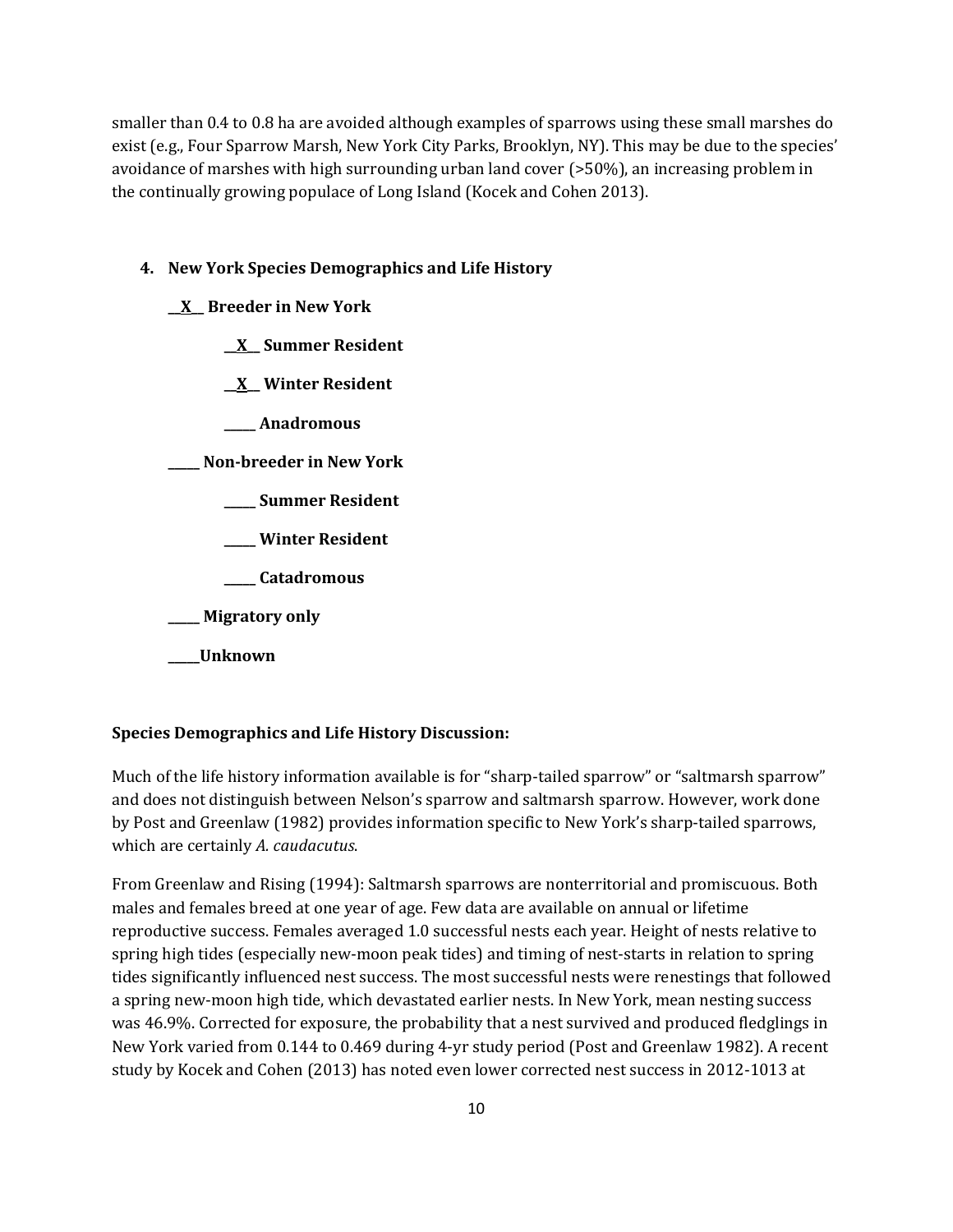10.42% and 26.39% consecutively. Seasonal (annual) productivity (young/female/yr) varied from 2.65 (1980) to 5.25 (1978) in New York. Estimates of minimum annual survival of adults (based on cumulative returns) in 2 cohorts in New York were 60.3% and 54.7% in males, and 63.3% and 53.0% in females (Post and Greenlaw 1982); no difference detected between sexes. No information is available on lifetime reproductive success and how it varies among individuals in a population. Maximum observed longevity in New York: 10 yr in males (1 case out of 243 banded birds that returned), 6 yr  $(1/136)$  in females.

Natal philopatry is evident, and site fidelity is strongly and equally developed in males and females that have bred at least once.

DeRagon (1988) found that 63% of nest failures in a Rhode Island study were attributable to high spring tides, especially those occurring at the new moon. Flooding destroyed 91% of nests in another Rhode Island study (Diquinzio et al. 2002). Tidal flooding is also an important source of nest failure in New York, as is predation. Known predators include northern harrier, fish crow, red fox, raccoon, and garter snake.

## **5. Threats:**

Any activities that would result in loss or degradation to saltmarsh habitat—ditching, dredging, and fragmenting—are threats to this species. Stedman and Dahl (2008) estimate the loss of almost 20,000 acres (0.9%) of saltwater wetlands along the Atlantic Coast from 1998 to 2004. Sea-level rise resulting from climate change is expected to have a significant impact on all coastal nesting species. An expected increase in the frequency and severity of coastal storms are also serious threats to reproductive success (Bayard and Elphick 2011).

This sparrow was classified as "moderately vulnerable" to predicted climate change in an assessment of vulnerability conducted by the New York Natural Heritage Program (Schlesinger et al. 2011). Bayard and Elphick (2011) investigated the frequency of tidal flooding and the response of females to these events, and concluded that saltmarsh sparrow are incredibly vulnerable to even slight increases in sea level.

Invasion of nonnative plant species including common reed (*Phragmites australis*) is also thought to degrade habitat (Benoit and Askins 1999). Predation and high tide flooding are known to be factors affecting reproductive success. There is potential for a negative effect from rising ocean levels, but this is speculative (Hodgman et al. 1998). Spraying for mosquito control may be a threat (Byrd and Johnston 1991).

Saltmarsh sparrow is endemic to the East Coast of the United States and persists in "a narrow ribbon" of disappearing coastal habitat. Populations are estimated to be around 250,000 birds. These two factors make the possibility of extirpation high.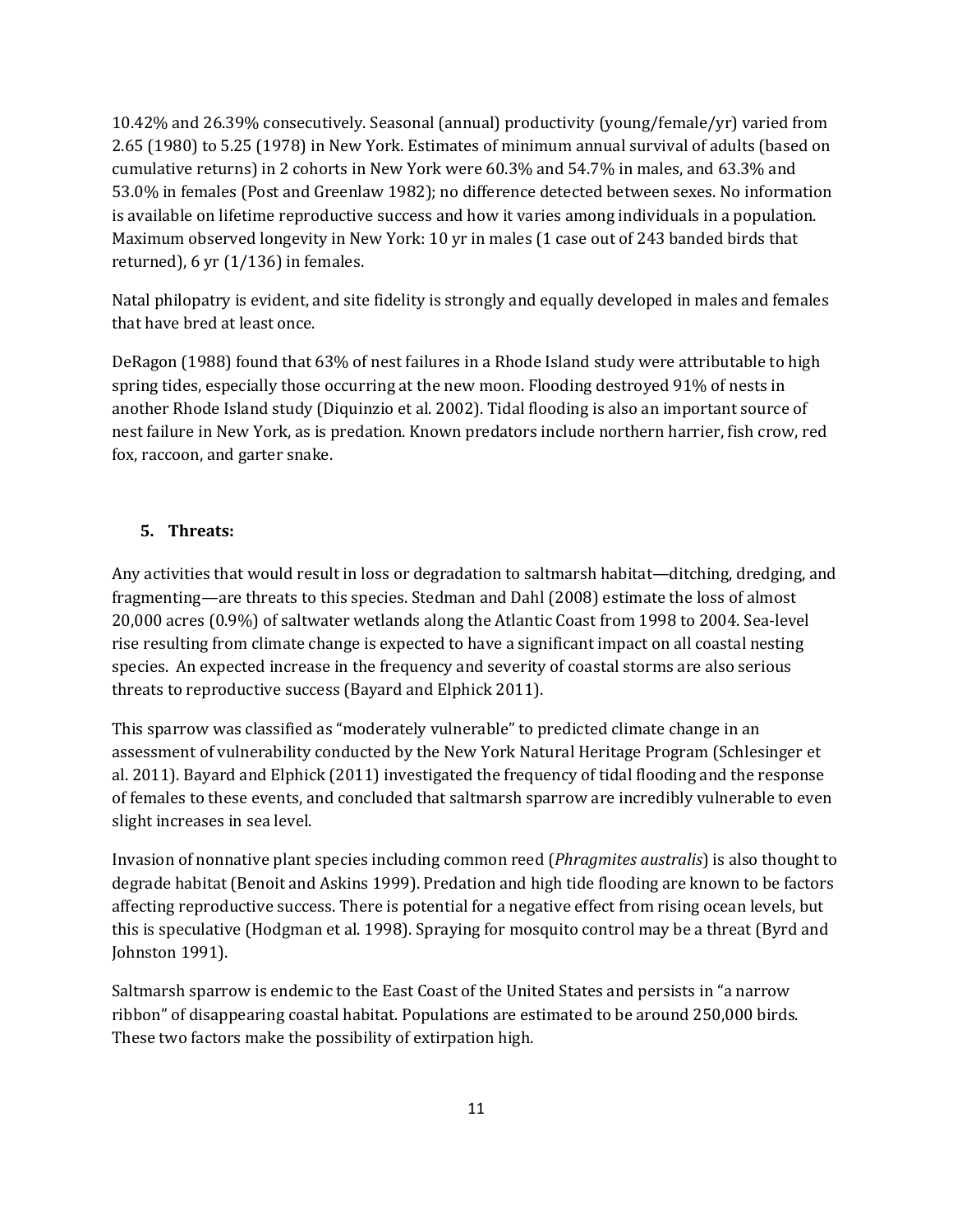Exposure to mercury is a threat to saltmarsh sparrows throughout the Northeast; high exposure may result in detrimental physiological and behavioral changes, including reduced reproductive success (Lane et al. 2011). In New York, mercury is a significant stressor for breeding saltmarsh sparrows and Long Island sparrows showed some of the highest blood mercury concentrations among study areas throughout the Northeast. At three of the seven New York marshes sampled, sparrows had blood mercury levels high enough to negatively impact reproductive success. Analysis of wing and tail feathers indicated that mercury exposure occurred on the breeding grounds (i.e., NY) rather than wintering grounds (NYSERDA 2012).

#### **Are there regulatory mechanisms that protect the species or its habitat in New York?**

**\_\_\_\_\_\_ No \_\_\_\_\_ Unknown \_\_X\_\_\_ Yes** 

This sparrow is protected by the Migratory Bird Treaty Act. The New York State Tidal Wetlands Act of 1973 protects saltmarsh habitat from being filled and developed.

# **Describe knowledge of management/conservation actions that are needed for recovery/conservation, or to eliminate, minimize, or compensate for the identified threats:**

Continued protection of habitats is necessary. Because the threat to tidal wetlands is a significant concern for saltmarsh sparrow, habitat creation may become an important consideration in the near future. However, recent work suggests that many tidal marsh restoration sites have not been occupied by this species, despite the occurrence of other tidal marsh species (Bayard and Elphick 2011, Elphick et al. 2012) and that attracting saltmarsh sparrows to newly created or restored habitat using traditional methods (i.e., conspecific attraction) may not be possible (Bayard and Elphick 2012).

An analysis of the effectiveness of the New York Tidal Wetlands Act of 1974 was conducted by comparing aerial photos from 1974 and 1995. Freshwater wetlands were gained at both Shinnecock Bay (161 acres) and Moriches Bay (100 acres) during this period.

Burning is detrimental, as birds use dried grasses from the previous season for nesting (Greenlaw and Rising 1994). Because the presence of saltmarsh sparrows is negatively correlated with common reed, management of this invasive species may be beneficial (Benoit and Askins 1999).

Continued research and monitoring of mercury levels in breeding saltmarsh sparrows and their habitat and prey items is recommended because this species is an important bioindicator of mercury contamination in New England's coastal systems (Lane et al. 2011, NYSERDA 2012). Conservation actions following IUCN taxonomy are categorized in the table below.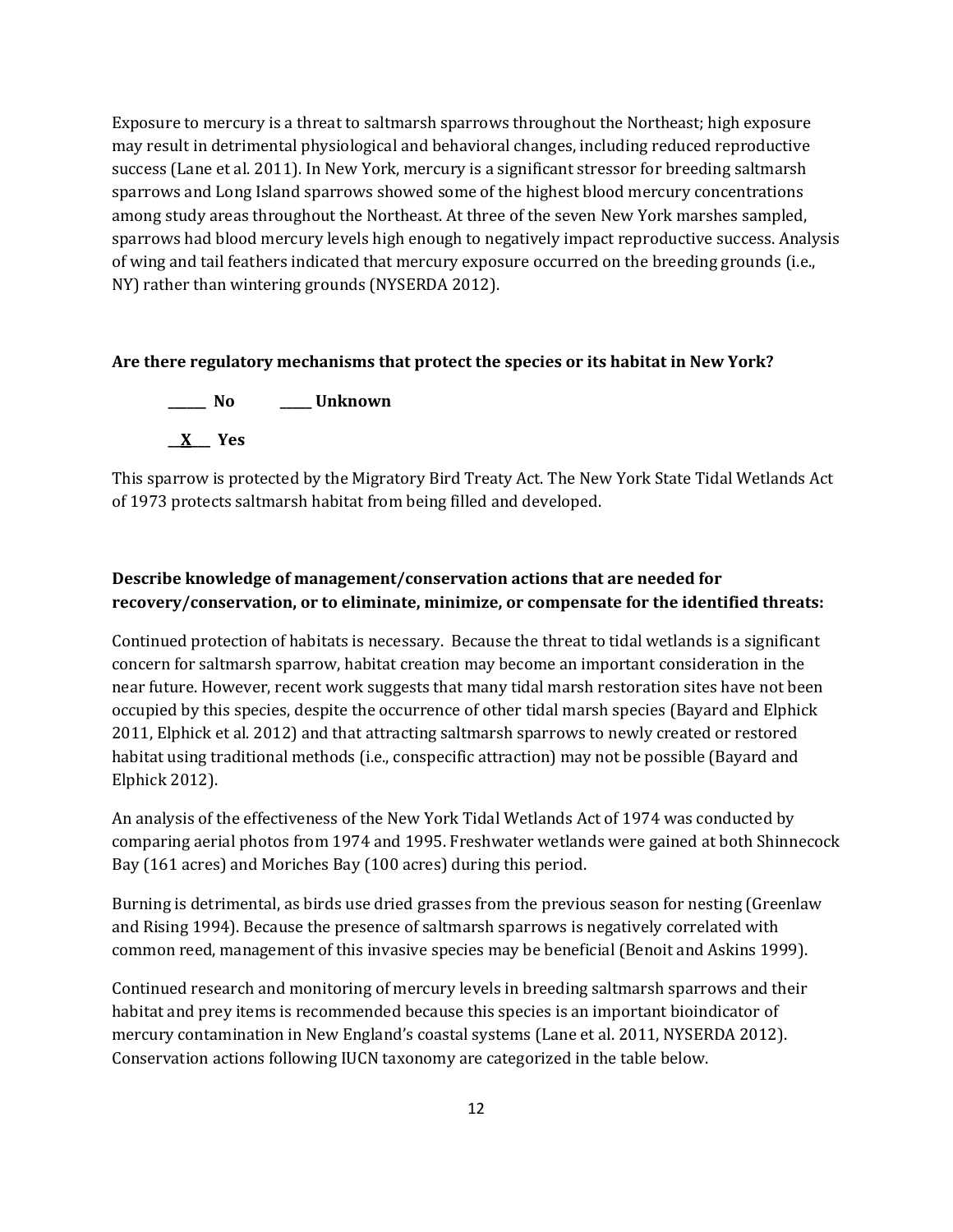| <b>Conservation Actions</b>          |                                                                                                     |  |  |
|--------------------------------------|-----------------------------------------------------------------------------------------------------|--|--|
| <b>Action Category</b>               | <b>Action</b>                                                                                       |  |  |
| Land/Water Protection                | Site/Area Protection                                                                                |  |  |
| Land/Water Protection                | Resource/Habitat Protection                                                                         |  |  |
| Land/Water Management                | Site/Area Management                                                                                |  |  |
| Land/Water Management                | Invasive/Problematic Species Control                                                                |  |  |
| Land/Water Management                | Habitat/Natural Process Restoration                                                                 |  |  |
| Law/Policy Actions                   | Legislation Change/Implementation-formal<br>government sector legislation or policies at all levels |  |  |
| Law/Policy Actions                   | Legislation Change/Implementation-affecting<br>implementation of laws at all levels                 |  |  |
| Livelihood/Economic/Other Incentives | Promote Alternative Products/Services                                                               |  |  |
| Livelihood/Economic/Other Incentives | Market Forces to Change Behaviors                                                                   |  |  |
| Livelihood/Economic/Other Incentives | <b>Conservation Payments to Change Behaviors</b>                                                    |  |  |
| <b>External Capacity Building</b>    | <b>Institutional &amp; Civil Society Development</b>                                                |  |  |
| <b>External Capacity Building</b>    | <b>Conservation Finance Raising/Providing Funds</b>                                                 |  |  |

The Comprehensive Wildlife Conservation Strategy (NYSDEC 2005) includes recommendations for the following actions for salt marsh breeding birds, which includes saltmarsh sparrow.

## **Habitat Management:**

- Develop coordinated and specific habitat management and restoration projects for identified focus areas.
- \_\_\_\_ Integrate bird conservation interests in agency planning, management, research, restoration, and permitting actions, within the context of agency missions.
- \_\_\_\_ Protect extant salt marsh habitat through: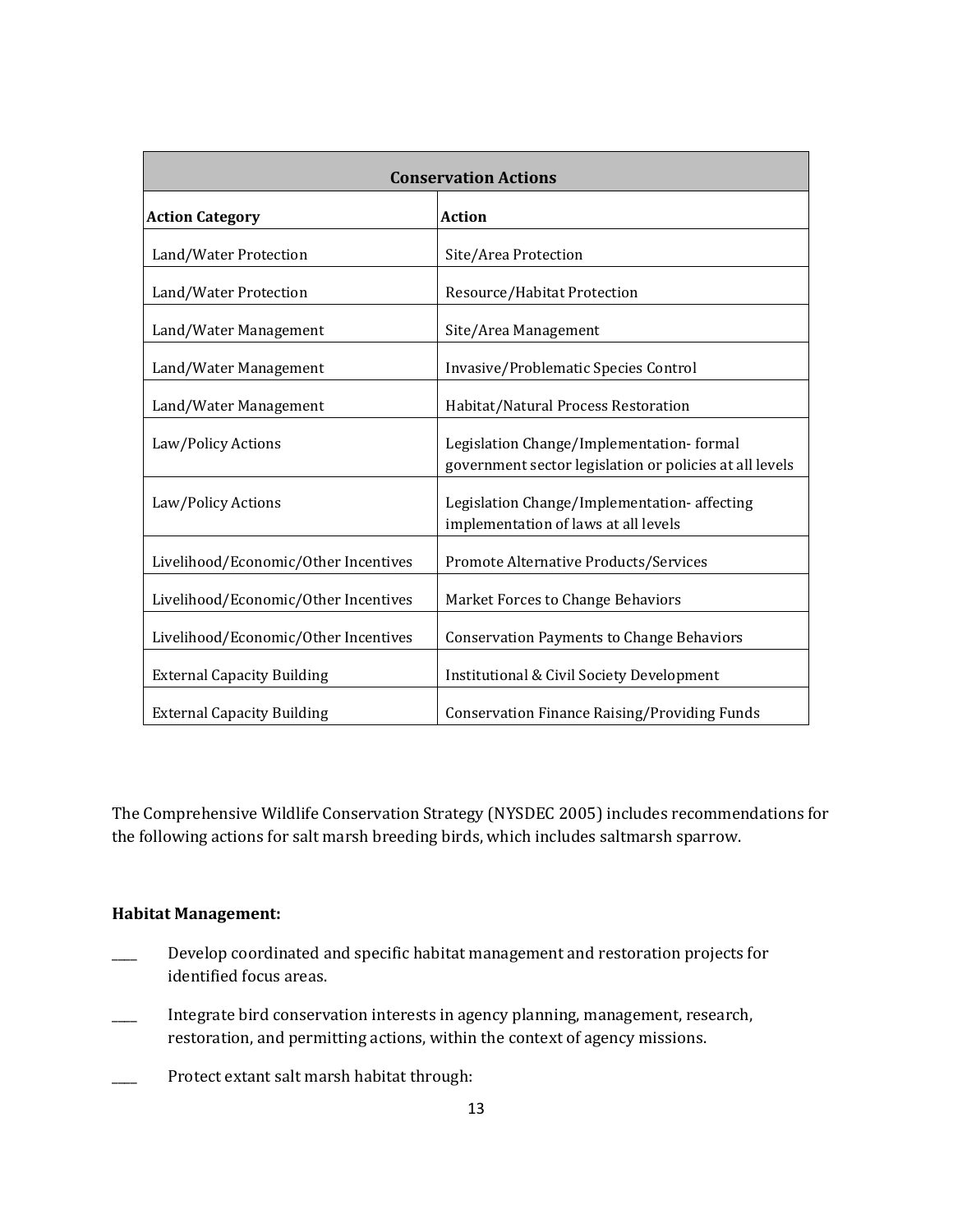- Developing and implementing a salt marsh management and restoration plan.
- Mapping extant salt marshes in the Lower Hudson/Long Island Bays Watershed.
- Implementing a "no net increase" in shoreline armoring for all estuaries, bays, and harbors in the watershed.
- Protecting land and requiring upland buffers associated with salt marsh habitat.
- Establishing vegetated buffers landward of salt marshes.
- Protecting salt marsh platforms of shoals and flats created by temporary barrier island beaches and overwash fans.
- Modifying tidal wetland laws, regulations, and policies to address sea level rise.

## **Habitat Monitoring:**

Regularly monitoring status and trends of salt marsh habitat through aerial surveys and site-based monitoring.

## **Habitat Research:**

\_\_\_\_ Identify strategies and develop a plan for slowing the loss of emergent tidal salt marsh to erosion, fragmentation, and invasive species.

## **Habitat Restoration:**

- \_\_\_\_ Alternative methods of mosquito control should be investigated to allow the modification of mosquito ditching to restore native ecological habitats, by allowing vegetated tidal wetlands to take precedence over mosquito control efforts in some areas. Mosquito ditching should be removed/closed when possible.
- Financial incentives for landowners to remove bulkheads and plant native vegetation in upland buffer area to protect salt marshes.
- Work with State, Federal, Local, and NGOs to identify tidal wetlands and fund their restoration to intact emergent salt marsh. Develop coordinated and specific habitat restoration projects for identified focus areas.
- Develop NYS guidelines for salt marsh restoration. The guidelines should include information on the following:
	- Phragmites control
	- Reconnecting disjunct or fragmented salt marshes
	- Reducing nutrient loading into salt marshes from road run-off septic systems, fertilizers, etc.
	- Naturalizing and softening the shoreline
	- Natural and "soft" alternatives to bulkheads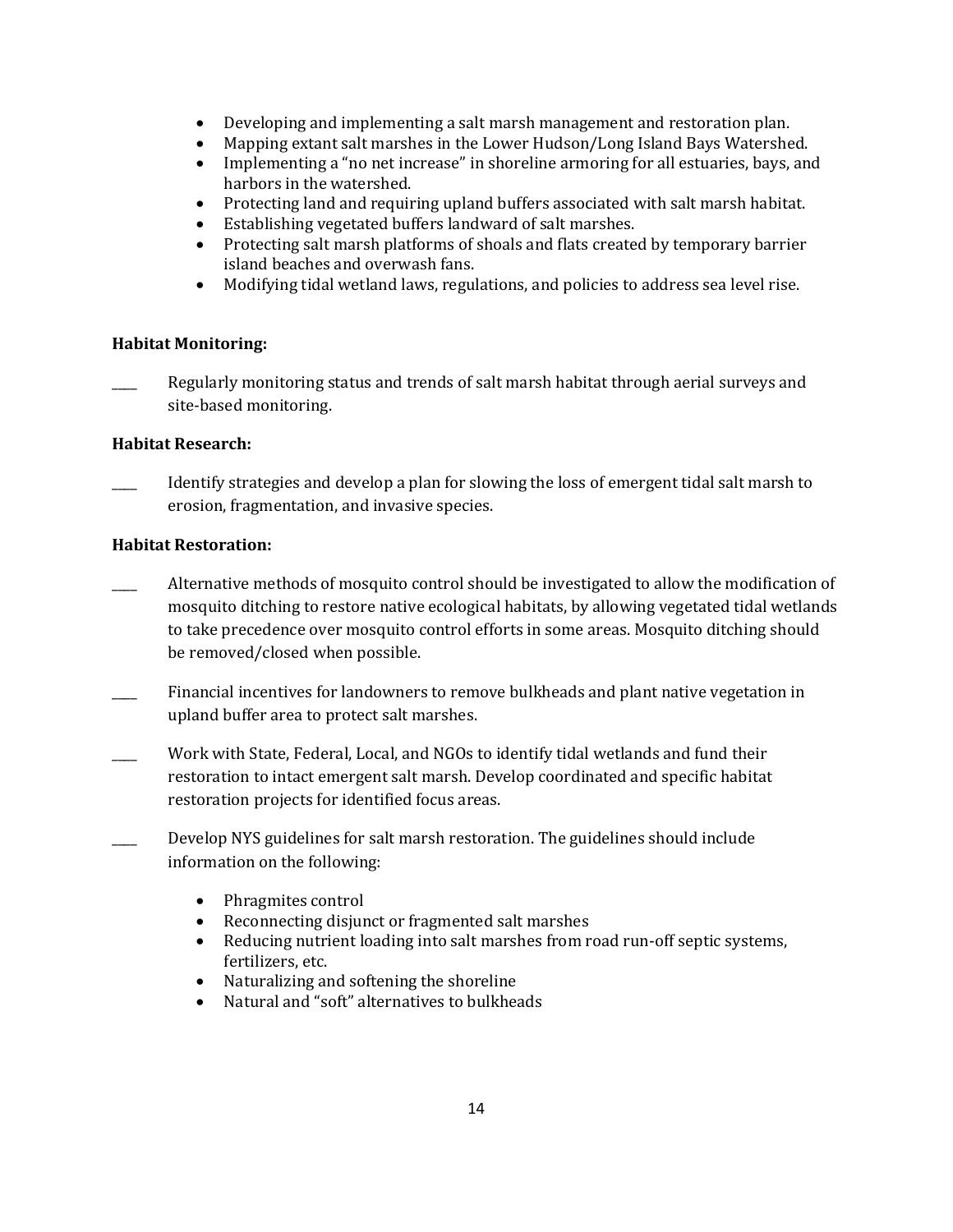#### **Invasive Species Control:**

Develop plan for addressing habitat loss to invasive Phragmites reed.

#### **Life History Research:**

Identify critical habitat components for supporting each species.

## **Population Monitoring:**

\_\_\_\_ Initiate statewide, comprehensive salt marsh-breeding bird survey for Seaside Sparrow, Salt Marsh Sharp-tailed Sparrow, Black Rail, and Clapper Rail. Resurvey active sites annually, and all habitat sites every 5 years. Continue annual tern surveys and gull surveys every three years as part of Long Island Colonial Waterbird Survey.

#### **Statewide Baseline Survey:**

\_\_\_\_ Initiate statewide, comprehensive salt marsh-breeding bird survey for Seaside Sparrow, Salt marsh Sharp-tailed Sparrow, Black Rail, and Clapper Rail.

#### **Statewide Management Plan:**

Develop coordinated, statewide management plan that takes into consideration differences in habitat needs, species distribution, life histories, and human impacts.

## **References**

AOU (American Ornithologists Union). 2009. Fiftieth supplement to the American Ornithologists Union Checklist of North American Birds. Auk 126(3):705-14.

Bayard, T. S. and C. S. Elphick. 2011. Planning for sea level rise: quantifying patterns of saltmarsh sparrow nest flooding under current sea level conditions. Auk 128:393–403.

Bayard, T. S. and C. S. Elphick. 2012. Testing for conspecific attraction in an obligate saltmarsh bird: can behavior be used to aid marsh restoration? Wetlands 32:521-529.

Benoit, L. K. and R. A. Askins. 2002. Relationship between habitat area and the distribution of tidal marsh birds. The Wilson Bulletin 114(3):314-23.

Byrd, M. A., and D. W. Johnston. 1991. Birds. Pages 477-537 in K. Terwilliger, coordinator. Virginia's endangered species: proceedings of a symposium. McDonald and Woodward Publ. Co., Blacksburg, Virginia.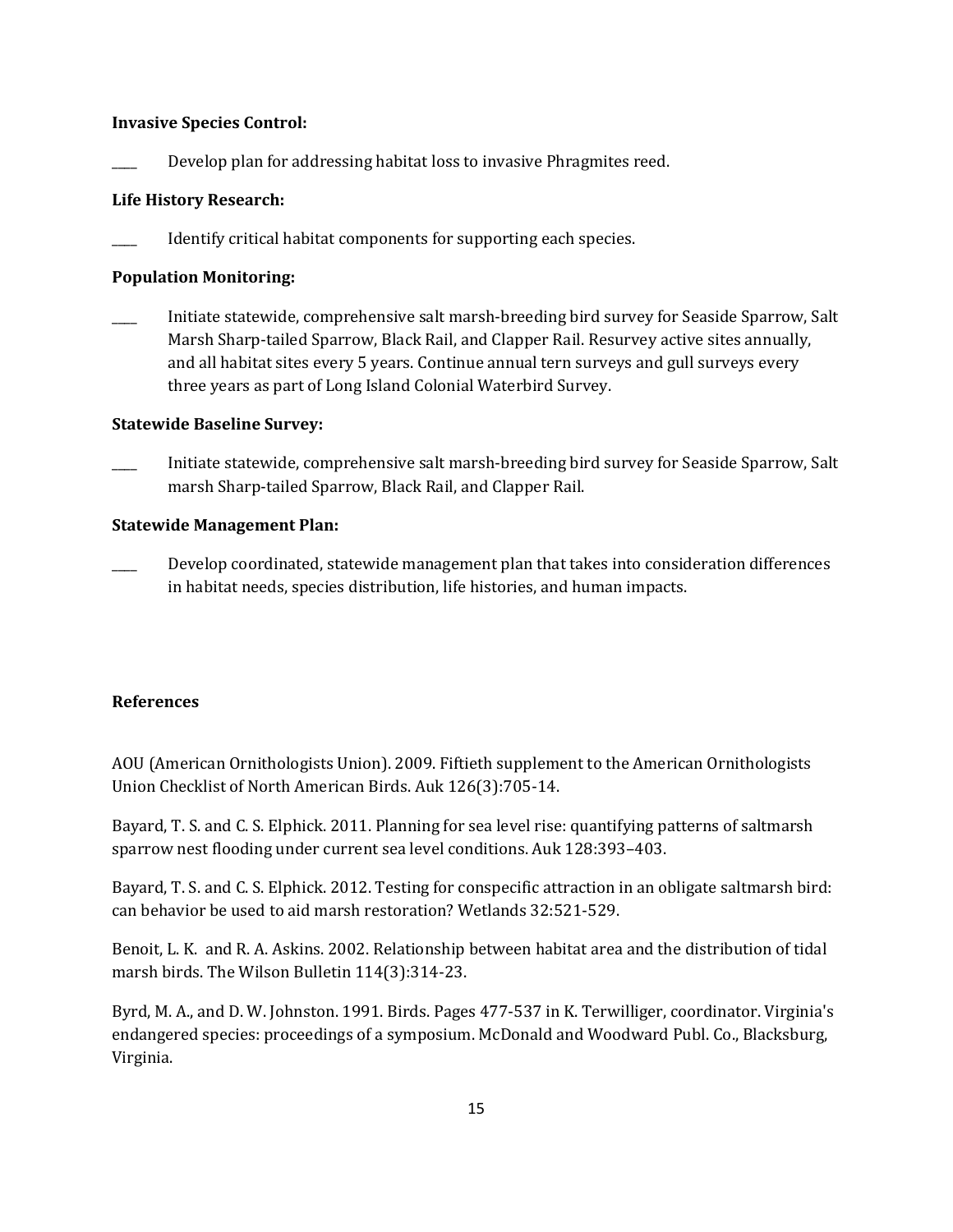Cruickshank, A. D. 1942. Birds around New York City. American Mus. Nat. Hist. Handbook Series no. 13, New York.

Dettmers, R. and K. V. Rosenberg. 2000. Partners in Flight bird conservation plan for southern New England (physiographic area 9). Version 1.0. American Bird Conservancy.

DiQuinzio, D. A., P. W. C. Paton, and W. R. Eddleman. 2001. Site fidelity, philopatry, and survival of promiscuous Saltmarsh Sharp-tailed Sparrows in Rhode Island. Auk 118:888–899.

DiQuinzio, D. A., P. W. C. Paton, and W. R. Eddleman. 2002. Nesting ecology of saltmarsh sharp-tailed sparrows in a tidally restricted salt marsh. Wetlands 22(1):179-85.

DeRagon, W.R. 1988. Breeding ecology of seaside and sharp-tailed sparrows in Rhode Island salt marshes. M.S. thesis. University of Rhode Island, Kingston, Rhode Island.

Elliott, J.J. 1953. The nesting sparrows of Long Island. Long Island Naturalist 2:15-24.

Elliott, J. J. 1962. Sharp-tailed and Seaside sparrows on Long Island, New York. Kingbird 12:115- 123.

Elphick, C., S. Meiman, and M. Rubega. 2012. Abstract: Does tidal marsh restoration benefit globally vulnerable birds? North American Ornithological Conference, Vancouver, British Columbia.

Greenlaw, J. S. 2008. Sharp-tailed Sparrow, *Ammodramus caudacutus*. Pages 560-561 *in* The Second Atlas of Breeding Birds in New York (K. J. McGowan and K. Corwin, eds.). Cornell University Press, Ithaca, NY.

Greenlaw, J.S., and J.D. Rising. 1994. Sharp-tailed Sparrow (*Ammodramus caudacutus*). In A. Poole and F. Gill, editors, The Birds of North America, No. 112. Academy of Natural Sciences, Philadelphia, and American Ornithologists' Union, Washington, DC. 28 pp.

Hill, N.P. 1968. Eastern sharp-tailed sparrow in Life histories of North American cardinals, grosbeaks, buntings, towhees, finches, sparrows, and allies, by A.C. Bent and collaborators., ed. O.L. Austin. U.S. National Museum Bulletin no. 237, part 2. Washington D.C. Pages 795-812.

Hodgman, T. P., W. G. Shriver, and P. D. Vickery. 2002. Redefining range overlap between the sharptailed sparrows of coastal New England. Wilson Bulletin 114:38-43.

Kocek, A. R. and J. B. Cohen, 2013. Saltmarsh sparrow nest success and nesting habitat preferences. Unpublished raw data.

Lane, O.P., K.M. O'Brien, D.C. Evers, T.P. Hodgman, A. Major, N. Pau, M.J. Ducey, R. Taylor, and D. Perry. 2011. Mercury in breeding Saltmarsh Sparrows (*Ammodramus caudacutus*). Ecotoxicology 20:1984-1991.

Lent, R.A. 1988. Sharp-tailed Sparrow, *Ammodramus caudacutus*. Pages 452-53 *in* The Atlas of Breeding Birds in New York (R.F. Andrle and J.R. Carroll, eds.). Cornell University Press, Ithaca, NY.